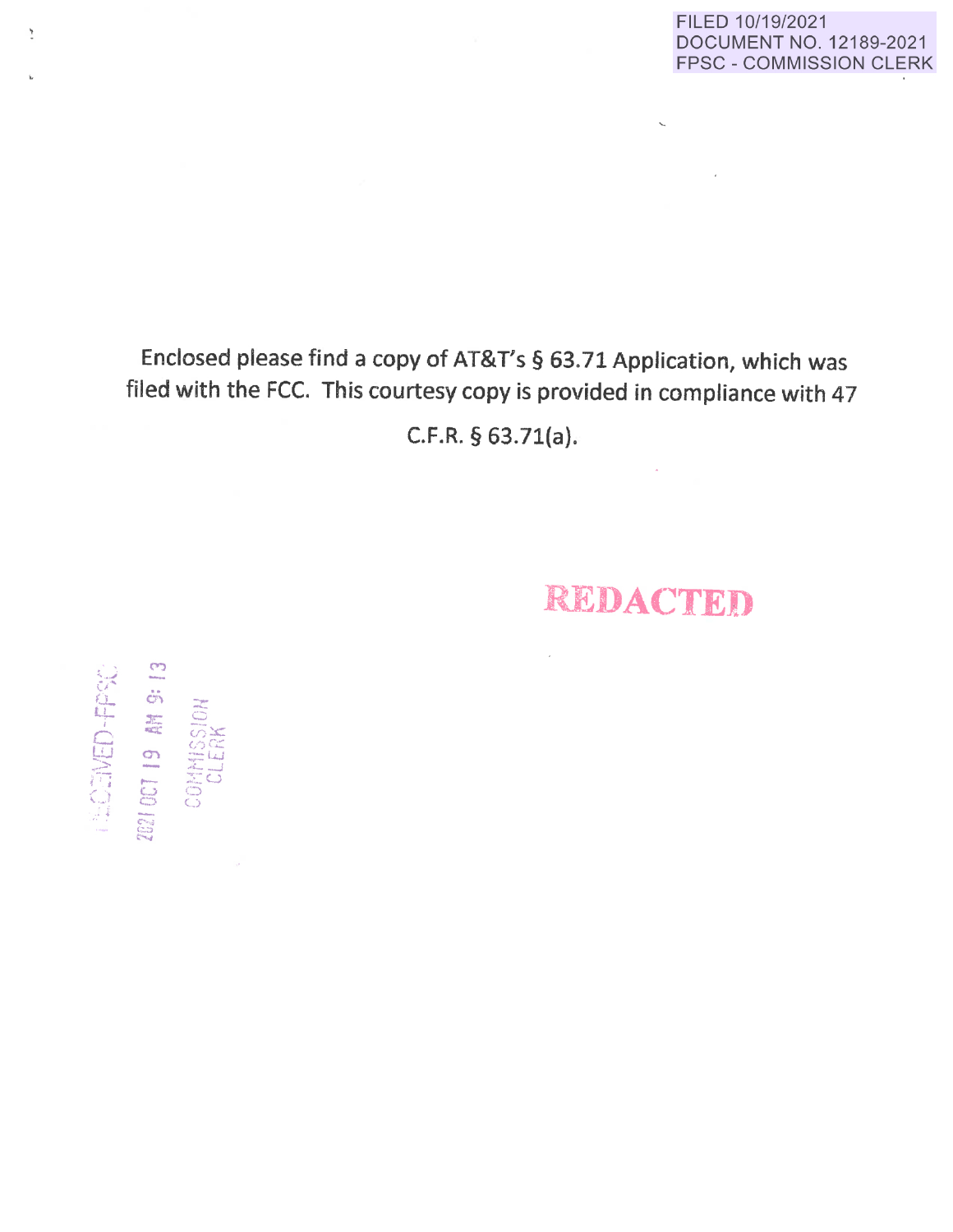# **BEFORE THE FEDERAL COMMUNICATIONS COMMISSION WASHINGTON, D.C. 20554**

| In the Matter of                              |          |
|-----------------------------------------------|----------|
|                                               |          |
| Section 63.71 Application of                  |          |
|                                               | File No. |
| BellSouth Telecommunications, LLC             |          |
|                                               |          |
| For Authority Pursuant to Section 214 of      |          |
| The Communications Act of 1934, As Amended, ) |          |
| To Discontinue the Provision of Service       |          |

#### **SECTION 63.71 APPLICATION OF AT&T**

AT&T Services, Inc., on behalf of its affiliates, BellSouth Telecommunications, LLC, d/b/a AT&T Alabama, AT&T Florida, AT&T Georgia, AT&T Kentucky, AT&T Louisiana, AT&T Mississippi, AT&T North Carolina, AT&T South Carolina, and AT&T Tennessee (collectively, referred to herein as ''AT&T") applies for authority under Section 214(a) of the Communications Act, as amended ("the Act"), 47 U.S.C. § 214, and Section 63.71 of the Federal Communications Commission's ("Commission") rules, 47 C.F.R. § 63.71, to discontinue Self-Healing Multi-Nodal Alternate Route Topology Ring (SMARTRing) Service throughout its service area in Alabama, Florida, Georgia, Kentucky, Louisiana, Mississippi, North Carolina, South Carolina, and Tennessee.

As required by Section 63.71 of the Commission's rules, AT&T provides the following information: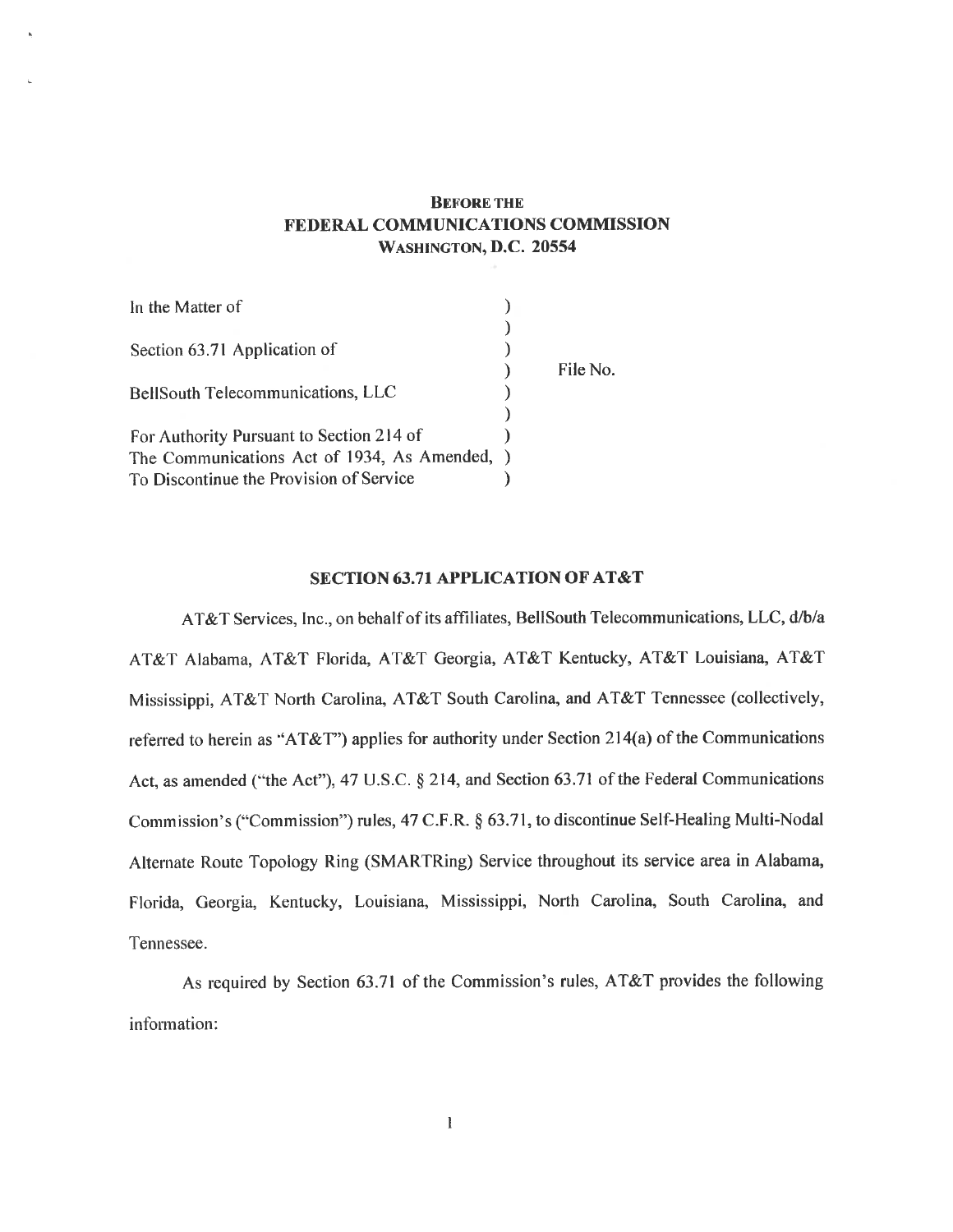#### **Name and Address of Carrier:**

BellSouth Telecommunications, LLC

The address for purposes of this application is: 208 S. Akard Street, Floor 16 Dallas, TX 75202

#### **Date of Planned Service Discontinuance:**

Effective on or after December 1, 2021, pending regulatory approval, SMARTRing ("Affected Service") will no longer be available to new customers. Also, effective on or after December 1, 2021, moves, adds, and change orders will no longer be permitted except that existing customers will be permitted to modify their existing service and add new circuits to their existing service subject to and coterminous with the customer's existing term payment plan or term agreement, but existing customers will not be permitted to add new nodes in any location and upgrades and downgrades will not be permitted. Current customers subscribing to the Affected Service may continue to purchase service on a month-to-month basis or enter a 12-month term <sup>p</sup>lan, when it is available. Effective on or after November 23, 2023, existing customers will no longer be able to renew a term payment plan or agreement and no move, add or change orders of any type will be accepted.

#### **Points of Geographic Areas of Service Affected:**

AT&T will grandfather the Affected Services through its service territory in Alabama, Florida, Georgia, Kentucky, Louisiana, Mississippi, North Carolina, South Carolina, and Tennessee.

## **Brief Description of Type of Service Affected:**

The Affected Service is a dedicated high-capacity network via a self-healing ring topology between multiple customer designated locations and company central offices. This network consists of fiber routed through local, alternate central office, intemodal, and/or interoffice channel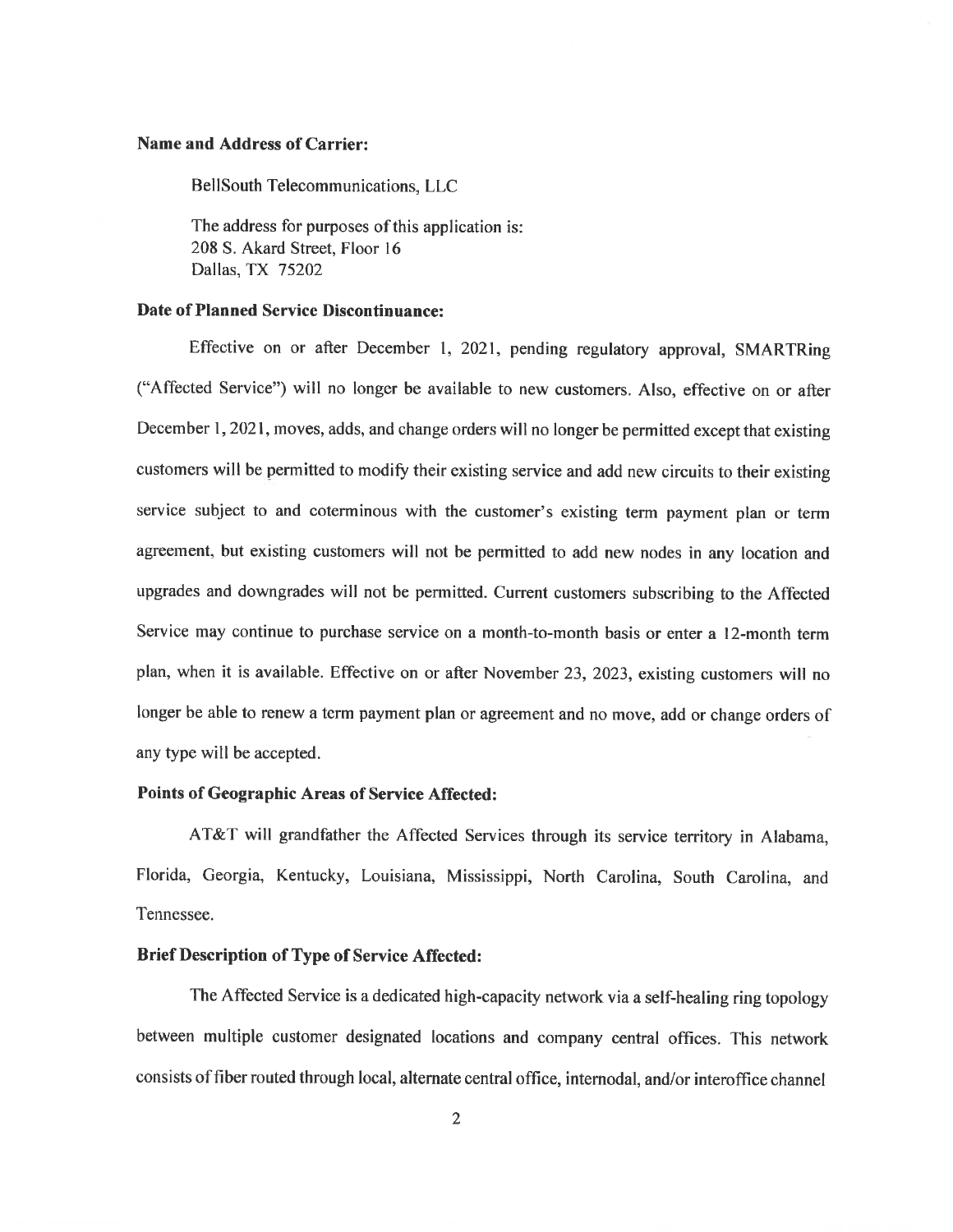facilities that transmit DS-1, DS-3, STS-1, OC-3, OC-48, OC-192 and/or I 000 Mbps channel service simultaneously over primary and alternate paths between customer designated locations and AT&T central offices.

AT&T is discontinuing this service due to decreased demand as customers are instead using Ethernet services, and the technology required for SMARTRing is nearing the end of its life cycle. The public convenience and necessity will not be impaired by the grandfathering of these services as alternative services options are available to these customers, such as Ultravailable Network Service ("UVN"), AT&T Virtual Private Network ("A VPN") service, AT&T Dedicated Ethernet (''ADE") service, AT&T Dedicated Internet ("ADI") service, and AT&T Switched Ethernet Service ("ASE").

#### **Brief Description of the Dates and Methods of Notice to All Affected Customers:**

Customer notices were sent via U.S. Mail on October 6, 2021.<sup>1</sup> Copies of this Application are being sent, first class U.S. Mail to the public utility commission, governor, federally recognized tribes (if any) in the affected states, and to the Special Assistant for Telecommunications to the Secretary of Defense, as required by  $63.71(a)$  of the Commission's rules.<sup>2</sup>

<sup>1</sup>*See* Attachment A.

<sup>&</sup>lt;sup>2</sup> Section 63.71(a) directs applicants to submit a copy of the application to the Secretary of Defense, Special Assistant for Telecommunications. However, due to restructuring within the Department of Defense, that position no longer exists. Commission staff has advised that a copy of the application be sent instead to the Department of Defense Chief Information Officer.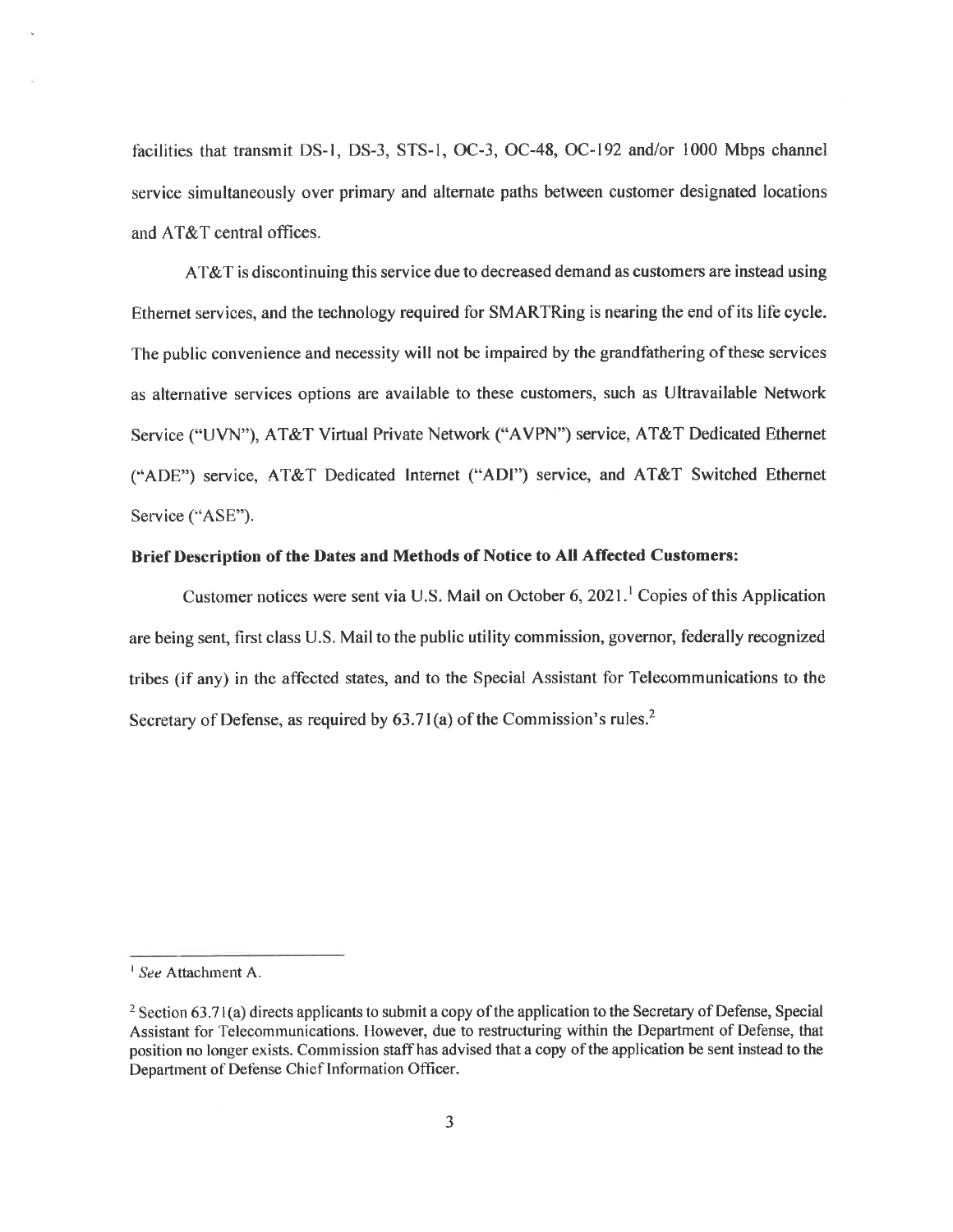### **Regulatory Classification of Carrier:**

AT&T offers the Affected Services pursuant to non-dominant carrier regulation.<sup>3</sup>

Questions about this application may be addressed to Josh Woodbridge, AT&T Services, Inc., Director - Federal Regulatory, 1120 20th Street **N.W.,** Suite 1000, Washington, D.C. 20036, (202) 457-2139.

## **Conclusion:**

As discussed above, the public convenience and necessity will not be adversely affected by the grandfathering of the Affected Service because AT&T offers other solutions. AT&T respectfully requests the Commission approve its Section 63.71 Application.

Respectfully submitted,

By: *Isl* Cindy Manheim

Cindy J. Manheim David J. Chorzempa David L. Lawson AT&T Services, Inc. 1120 20<sup>th</sup> Street NW Suite 1000 Washington, D.C. 20036

*Its Attorneys* 

October 15, 2021

<sup>&</sup>lt;sup>3</sup> See Petition of AT&T Inc. for Forbearance Under 47 U.S.C. § 160(c) from Title II and Computer Inquiry Rules with Respect to Its Broadband Services; Petition of BellSouth Corporation for Forbearance Under Section 47 U.S.C. §160(c) from Title II and Computer Inquiry Rules with Respect to Its Broadband Services, Memorandum Opinion and Order, 22 FCC Red 18705 (2007) at 18723-25, para. 30.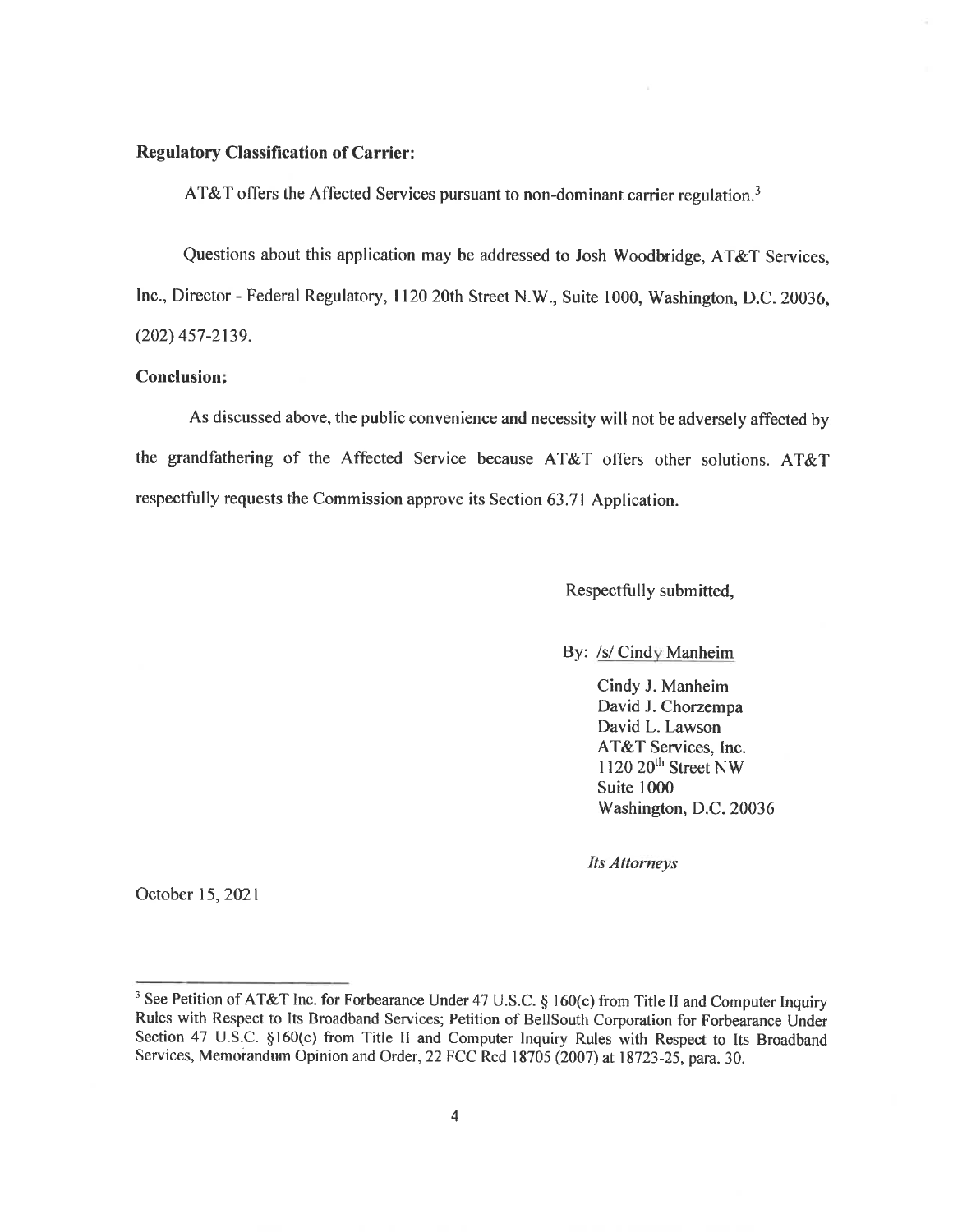# ATTACHMENT A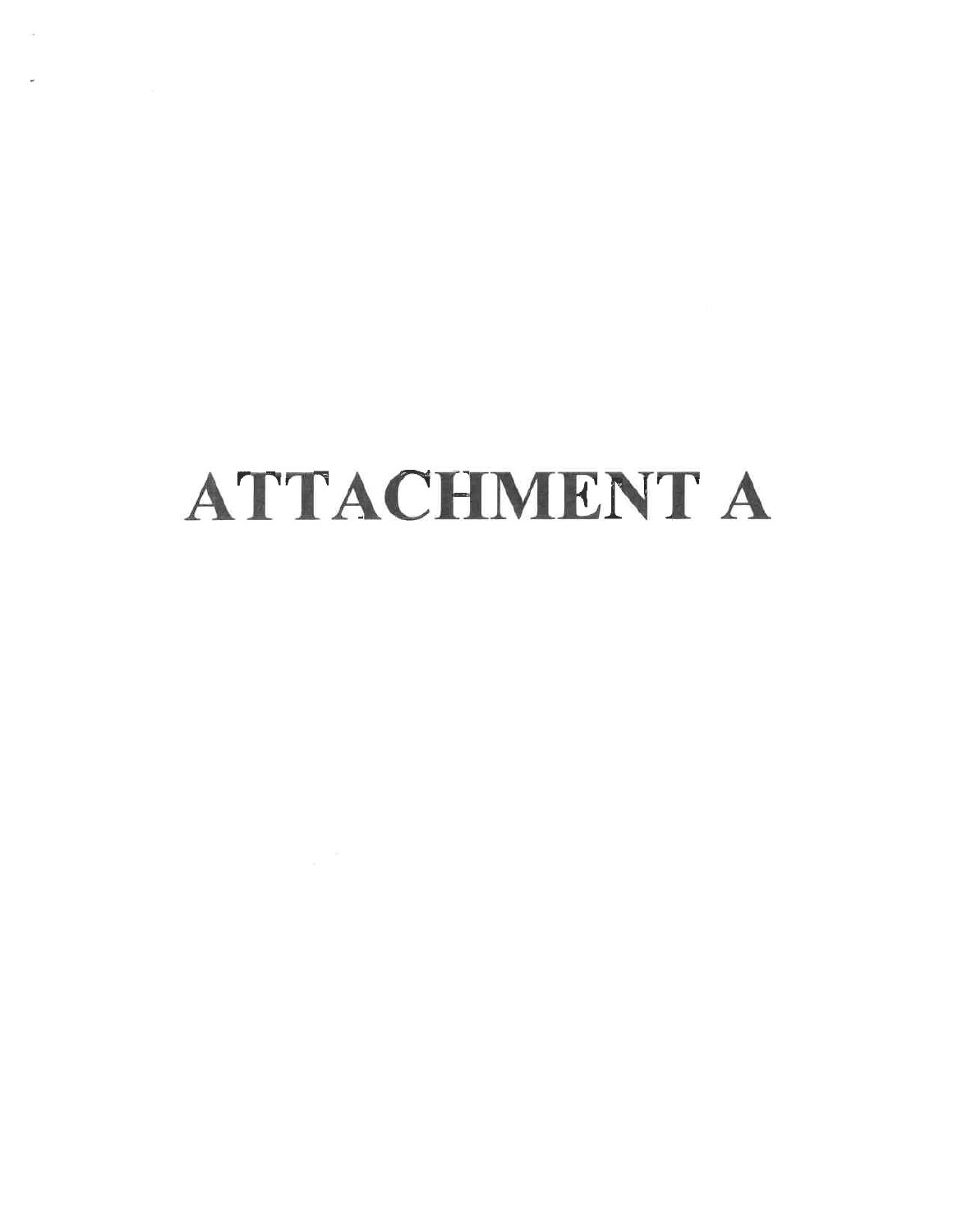

October 6, 2021



**Notice Regarding** Self-Healing Multi~Nodal Alternate Route Topology Ring (SMARTRING) (also known as BellSouth SPA Dedicated Ring) **Change in Service Effective 12/1/2021** 

Thank you for using AT&T for your business service needs. We want to make you aware of planned changes to your Self-Healing Multi-Nodal Alternate Route Topology Ring (SMARTRing) Service, also known as BellSouth SPA Dedicated Ring in Alabama, Florida, Georgia, Kentucky, Louisiana, Mississippi, North Carolina, South Carolina, and Tennessee, (collectively referred to as "Service").\*

**Effective December 1. 2021,** pending regulatory approval (where required), Service offered under the AT&T Interstate Access Guidebook and the applicable state tariffs or guidebooks will no longer be available to *new* customers (not current contract or service) in the states of AL, FL, GA, KY, LA, MS, NC, SC, and TN. As a *current* AT&T customer you may retain your existing service(s) subject to the following changes in service:

- **Effective December 1, 2021, Moves, Additions, and Change orders for SMARTRING will no longer be accepted with the following exceptions.** 
	- Existing customers will be permitted to modify their existing Service and will be able to add new circuits to their existing Service, but will not be permitted to add new nodes in any locations. Any such new circuits will be subject to and coterminous with the customer's existing term payment plan or term agreement for the Service to which they are added.
	- Neither upgrades nor downgrades will be permitted.
	- Customers with expiring contracts may continue to purchase Service on a month-to-month basis or enter into a 12-month term plan, when available. AT&T will be introducing a new 12-month term plan on or about December 1, 2021.
- **Effective November 30, 2023, unless specified to the contrary in their existing service agreements: (al existing customers may not renew Term Payment Plans or term agreements: and (b} no Move. Add. or Change orders of any t ype will be accepted.**  Following the expiration of existing term payment plans or term agreements, AT&T will provide this Service on a month-to-month basis until the Service is discontinued. During any month-to-month service period, AT&T may change the rates, terms, and conditions of the Service upon required notification.

• Service provided under the AT&T Interstate Access Guidebook and applicable state tariffs or guidebooks by BellSouth Telecommunications, LLC, d/b/a AT&T Alabama, AT&T Florida, AT&T Georgia, AT&T Kentucky, AT&T Louisiana, AT&T Mississippi, AT&T North Carolina, AT&T South Carolina, and AT&T Tennessee.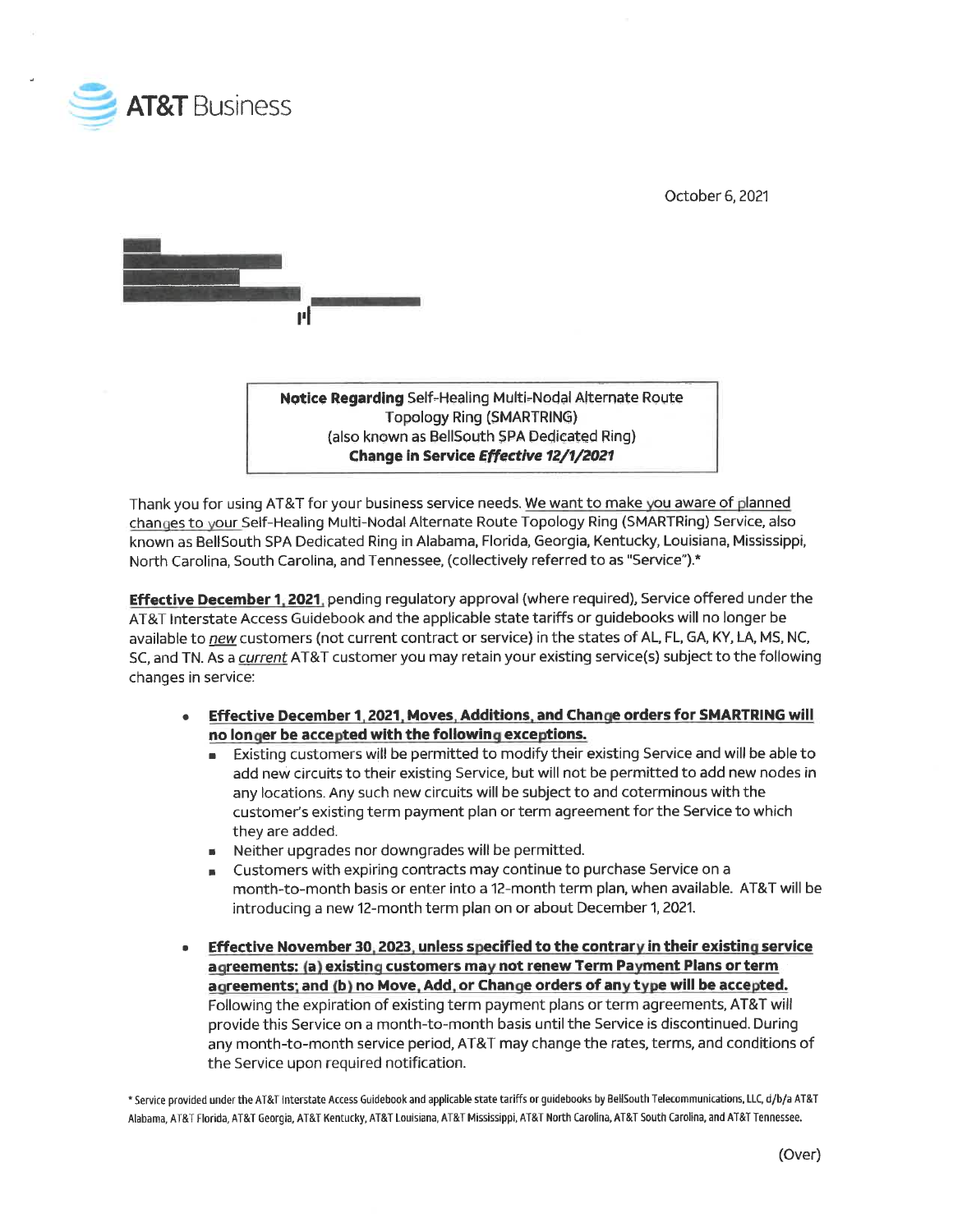AT&T offers Ultravailable Network Service (UVN), AT&T Virtual Private Network (AVPN) Service, AT&T Dedicated Ethernet (ADE) Service, AT&T Dedicated Internet (ADI) Service, and AT&T Switched Ethernet (ASE) Service as alternative services.

If you have any questions, please contact your account manager, the customer service center at 1-800-721-8127, or www.att.com.

We appreciate your business and look forward to serving your future business needs.

Sincerely,

Scott E. Beckett AT&T Product Marketing Director 208 S Akard St. Floor 16 Dallas, TX 75202 g17576@att.com

#### **BAN(S) associated with this notice:**



#### **The FCC requires AT&T to provide the following statement:**

The FCC will normally authorize this proposed discontinuance of service (or reduction or impairment) unless it is shown that customers would be unable to receive service or a reasonable substitute from another carrier or that the public convenience and necessity is otherwise adversely affected. If you wish to object, you should file your comments as soon as possible, but no later than 15 days for a non dominant service after the Commission releases public notice of the proposed discontinuance. You may file your comments electronically through the FCC's Electronic Comment Filing System using the docket number established in the Commission's public notice for this proceeding, or you may address them to the Federal Communications Commission, Wireline Competition Bureau, Competition Policy Division, Washington, DC 20554, and include in your comments a reference to the section 63.71 Application of BellSouth Telecommunications, LLC, d/b/a AT&T Alabama, AT&T Florida, AT&T Georgia, AT&T Kentucky, AT&T Louisiana, AT&T Mississippi, AT&T North Carolina, AT&T South Carolina, and AT&T Tennessee. Comments should include specific information about the impact of this proposed discontinuation (or reduction or impairment) upon you or your company, including any inability to acquire reasonable substitute service.

**Cl** 2021 AT&T Intellectual Property. AT&T, Globe logo are registered trademarks and service marks of AT&T Intellectual Property and/or AT&T affiliated companies. All other marks are the property of their respective owners. Please do not send inquiries or payments to the return address on this notice. If you have comments or questions, please contact AT&T Customer Service at the toll-free number on your bill. SYS8915 V1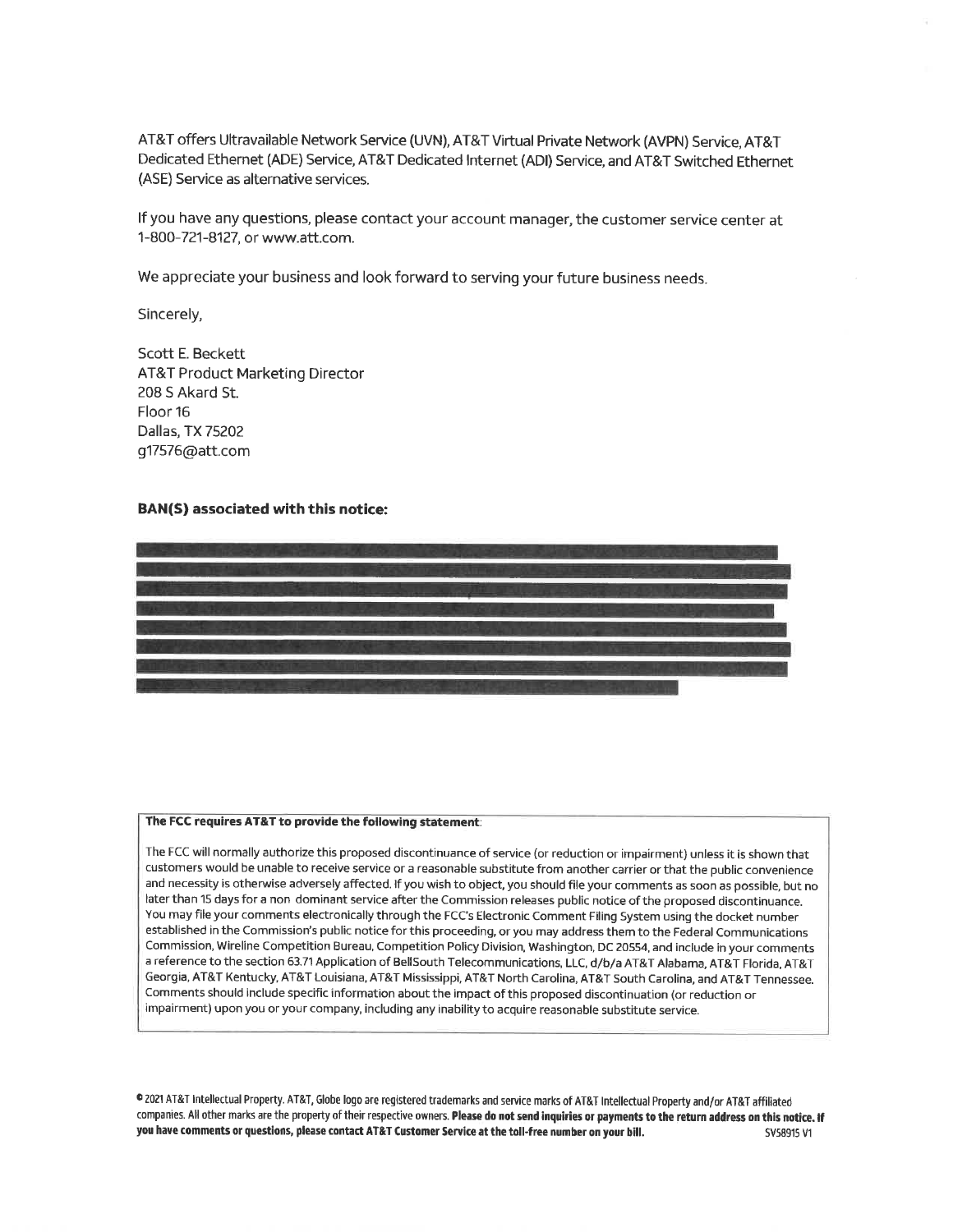

October 6, 2021



**•111•111••111•11<sup>1</sup> 11 1111** 

**Notice Regarding** Self~Healing Multi-Nodal Alternate Route Topology Ring (SMARTRING) (also known as BellSouth SPA Dedicated Ring) **Change In Service Effective 12/1/2021** 

Thank you for using AT&T for your business service needs. We want to make you aware of planned changes to your Self-Healing Multi-Nodal Alternate Route Topology Ring (SMARTRing) Service, also known as BellSouth SPA Dedicated Ring in Alabama, Florida, Georgia, Kentucky, Louisiana, Mississippi, North Carolina, South Carolina, and Tennessee, (collectively referred to as "Service").\*

**Effective December 1, 2021,** pending regulatory approval (where required), Service offered under the AT&T Interstate Access Guidebook and the applicable state tariffs or guidebooks will no longer be available to *new* customers (not current contract or service) in the states of AL, FL, GA, KY, LA, MS, NC, SC, and TN. As a *current* AT&T customer you may retain your existing service(s) subject to the following changes in service:

- **Effective December 1, 2021. Moves. Additions. and Change orders for SMARTRING will no longer be accepted with the following exceptions.** 
	- Existing customers will be permitted to modify their existing Service and will be able to add new circuits to their existing Service, but will not be permitted to add new nodes in any locations. Any such new circuits will be subject to and coterminous with the customer's existing term payment plan or term agreement for the Service to which they are added.
	- Neither upgrades nor downgrades will be permitted.
	- Customers with expiring contracts may continue to purchase Service on a month-to-month basis or enter into a 12-month term plan, when available. AT&T will be introducing a new 12-month term plan on or about December 1, 2021.
- **Effective November 30. 2023. unless specified to the contrary in their existing service agreements: (a) existing customers may not renew Term Payment Plans or term agreements: and (b) no Move, Add, or Change orders of any t ype will be accepted.**  Following the expiration of existing term payment plans or term agreements, AT&T will provide this Service on a month-to-month basis until the Service is discontinued. During any month-to-month service period, AT&T may change the rates, terms, and conditions of the Service upon required notification.

• Service provided under the AT&T Interstate Access Guidebook and applicable state tariffs or guidebooks by BellSouth Telecommunications, LLC, d/b/a AT&T Alabama, AT&T Florida, AT&T Georgia, AT&T Kentucky, AT&T Louisiana, AT&T Mississippi, AT&T North Carolina, AT&T South Carolina, and AT&T Tennessee.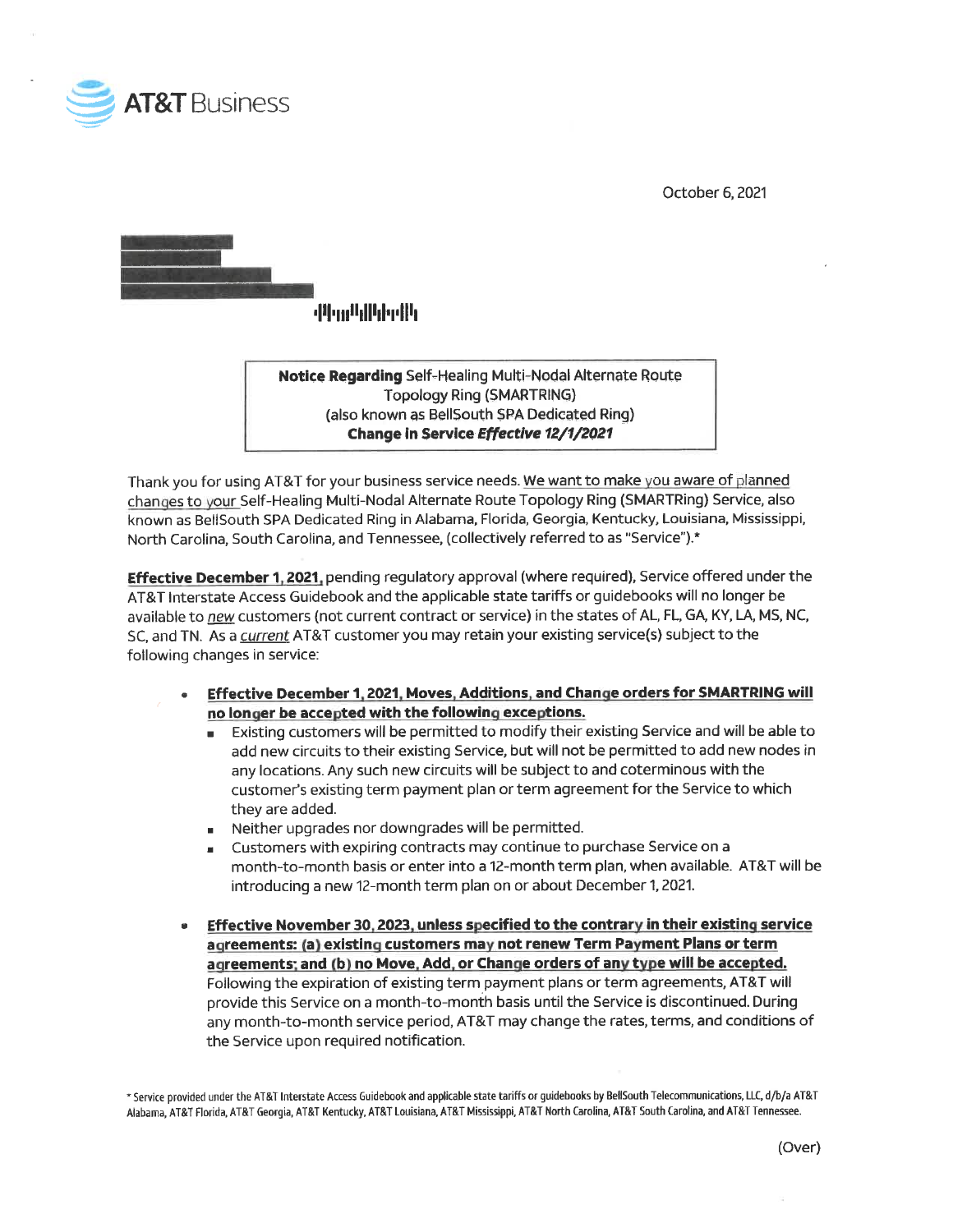To the extent your contract with AT&T is inconsistent with the above, these planned changes may not apply to you. Please check your contract or contact us **with** questions.

AT&T offers Ultravailable Network Service (UVN), AT&T Virtual Private Network (AVPN) Service, AT&T Dedicated Ethernet (ADE) Service, AT&T Dedicated Internet (ADI) Service, and AT&T Switched Ethernet (ASE) Service as alternative services.

If you have any questions, please contact your account manager, the customer service center at 1-800-721-8127, or www.att.com.

We appreciate your business and look forward to serving your future business needs.

Sincerely,

Scott E. Beckett AT&T Product Marketing Director 208 S Akard St. Floor 16 Dallas, TX 75202 g17576@att.com

#### **BAN{S) associated with this notice:**

#### **The FCC requires AT&T to provide the following statement:**

The FCC will normally authorize this proposed discontinuance of service (or reduction or impairment) unless it is shown that customers would be unable to receive service or a reasonable substitute from another carrier or that the public convenience and necessity is otherwise adversely affected. If you wish to object, you should file your comments as soon as possible, but no later than 15 days for a non dominant service after the Commission releases public notice of the proposed discontinuance. You may file your comments electronically through the FCC's Electronic Comment Filing System using the docket number established in the Commission's public notice for this proceeding, or you may address them to the Federal Communications Commission, Wireline Competition Bureau, Competition Policy Division, Washington, DC 20554, and include in your comments a reference to the section 63.71 Application of BellSouth Telecommunications, LLC, d/b/a AT&T Alabama, AT&T Florida, AT&T Georgia, AT&T Kentucky, AT&T Louisiana, AT&T Mississippi, AT&T North Carolina, AT&T South Carolina, and AT&T Tennessee. Comments should include specific information about the impact of this proposed discontinuation (or reduction or impairment) upon you or your company, including any inability to acquire reasonable substitute service.

<sup>0</sup>2021 AT&T Intellectual Property. AT&T, Globe logo are registered trademarks and service marks of AT&T Intellectual Property and/or AT&T affiliated companies. All other marks are the property of their respective owners. Please do not send inquiries or payments to the return address on this notice. If you have comments or questions, please contact AT&T Customer Service at the toll-free number on your bill. Sys8915 V2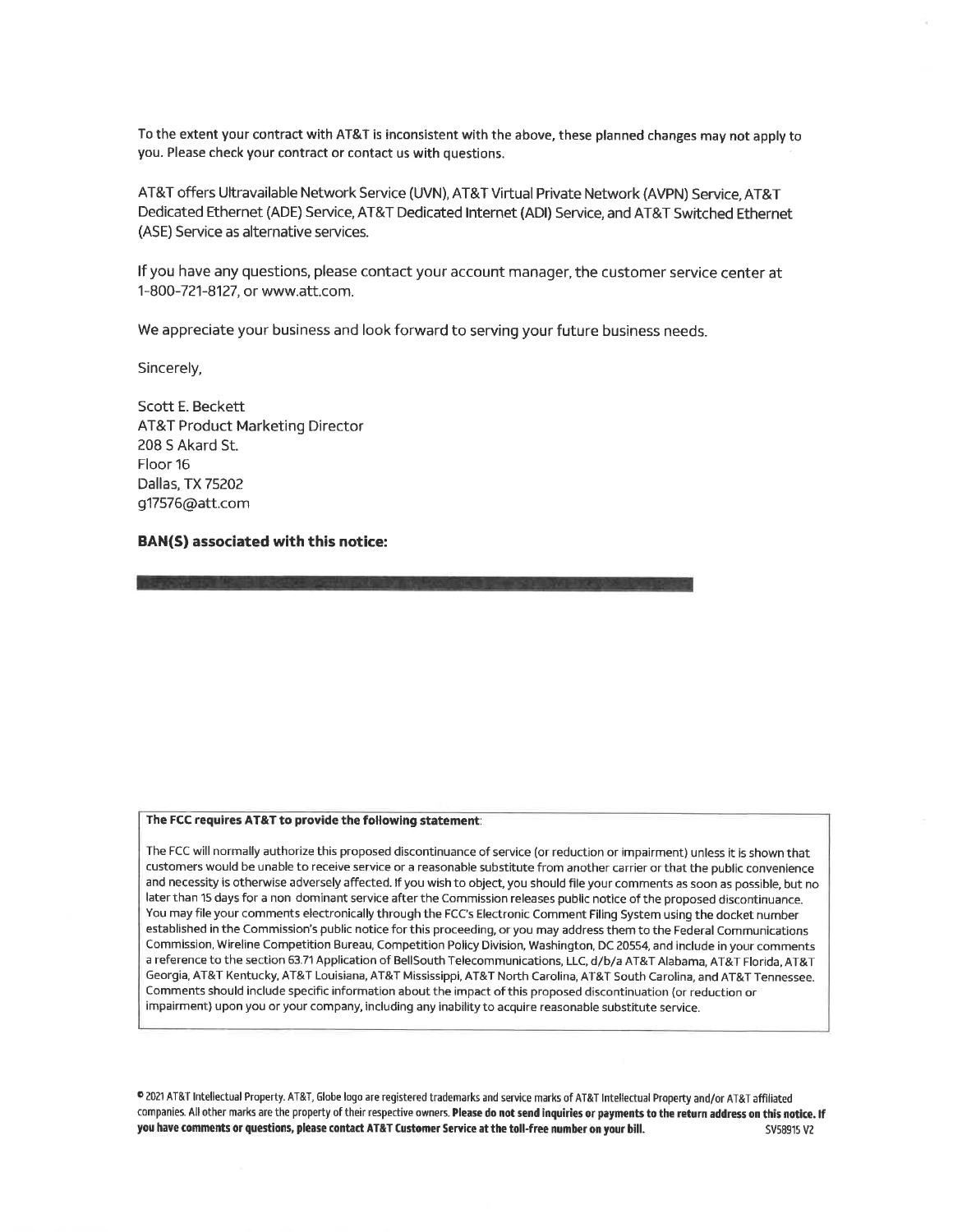# **CERTIFICATE OF SERVICE**

¥

l, **Lisa Granger,** certify that I have, on October 15, 2021 served a copy of the foregoing Section 63.71 Application of AT&T by U.S. Mail postage prepaid to the address on the attached sheets:

> /s/ Lisa Granger Lisa Granger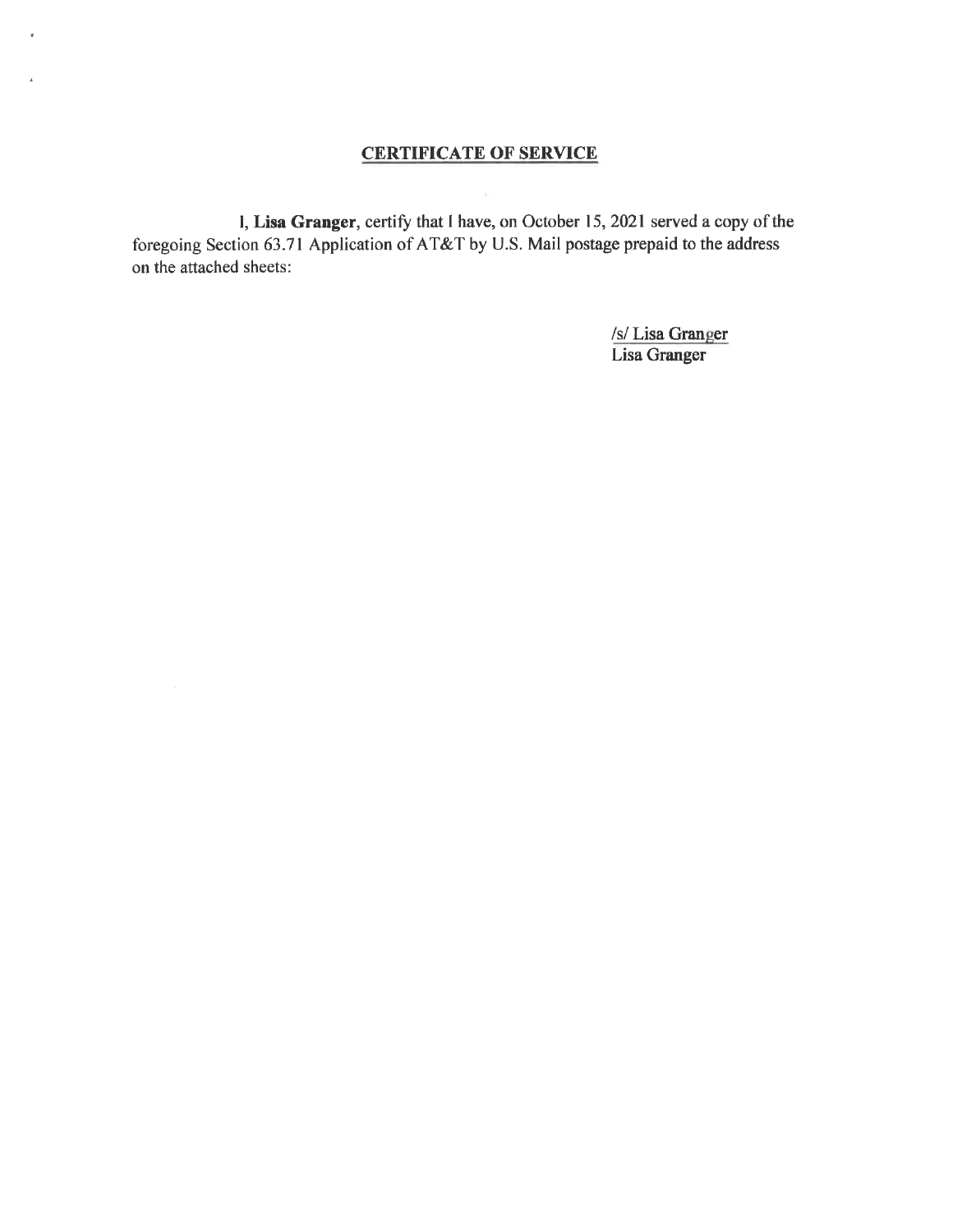Alabama Public Service Commission 100 N. Union Street Suite 950 Montgomery, AL 36130

Office of the Governor State Capitol 600 Dexter A venue Montgomery, AL 36130

Florida Public Service Commission 2540 Shumard Oak Blvd. Tallahassee, FL 32399-0850

Office of the Governor The Capitol 400 S. Monroe St. Tallahassee, FL **32399-0001** 

Office of the Governor Georgia State Capitol 206 Washington St. Suite 203 Atlanta, GA 30334

Georgia Public Service Commission 244 Washington Street, SW Atlanta, GA 30334

Louisiana Public Service Commission P.O. Box 91154 Baton Rouge, LA 70821

Office of the Governor P.O. Box 9404 Baton Rouge, LA 70804-9004

Office of the Governor 700 Capital Avenue Suite 100 Frankfort, KY 40601

Kentucky Public Service Commission 211 Sower Boulevard Frankfort, KY 4060 I

Office of the Governor P.O. Box 139 Jackson, MS 39205

Mississippi Public Utilities Commission Woolfolk Building 501 North West Street Jackson, MS 39201

Office of the Governor 20301 Mail Service Center Raleigh, NC 27699-0301

North Carolina Utilities Commission 430 North Salisbury Street Dobbs Building Raleigh, NC **27603-5918** 

Office of the Governor 11 Gervais Street Columbia, SC 29201

Public Service Commission of South Carolina, 101 Executive Center Dr., Suite 100 Columbia, SC 29210

Governor's Office Tennessee State Capitol Nashville, TN 37243-0001

Tennessee Regulatory Authority 502 Deaderick Street Nashville, TN 37243

Department of Defense Chief Information Officer 6000 Defense Pentagon Washington, D.C. 20301

Poarch Band of Creeks Chairman **5811 Jack Springs Road,** Atmore, AL, 36502

Seminole Tribe of Florida Chairman 6300 Stirling Road, Hollywood, FL, 33024

Miccosukee Tribe of Indians Chairman Tamiami Station, P.O. Box 440021, **Miami,** FL, 33144

Chitimacha Tribe of Louisiana Chairman P.O. Box 661, Charenton, LA, 70523

Coushatta Tribe of Louisiana Chairman P.O. Box **818,** Elton, LA, 70532

Jena Band of Choctaw Indians Chairman P.O. Box 14, Jena, LA, 71342

Tunica-Biloxi Indian Tribe Chairman P.O. Box **1589,**  Marksville, LA, 71351

Chitimacha Tribe of Louisiana Chairman P.O. Box 661, Charenton, LA, 70523

Coushatta Tribe of Louisiana Chairman P.O. Box **818,** Elton, LA, 70532

Jena Band of Choctaw Indians Chairman P.O. Box 14, Jena, LA, 71342

Tunica-Biloxi Indian Tribe Chairman P.O. Box **1589,**  Marksville, LA, 71351

Mississippi Band of Choctaw Indians Chairman P.O. Box 6010, Choctaw Branch, Choctaw, MS, 39350